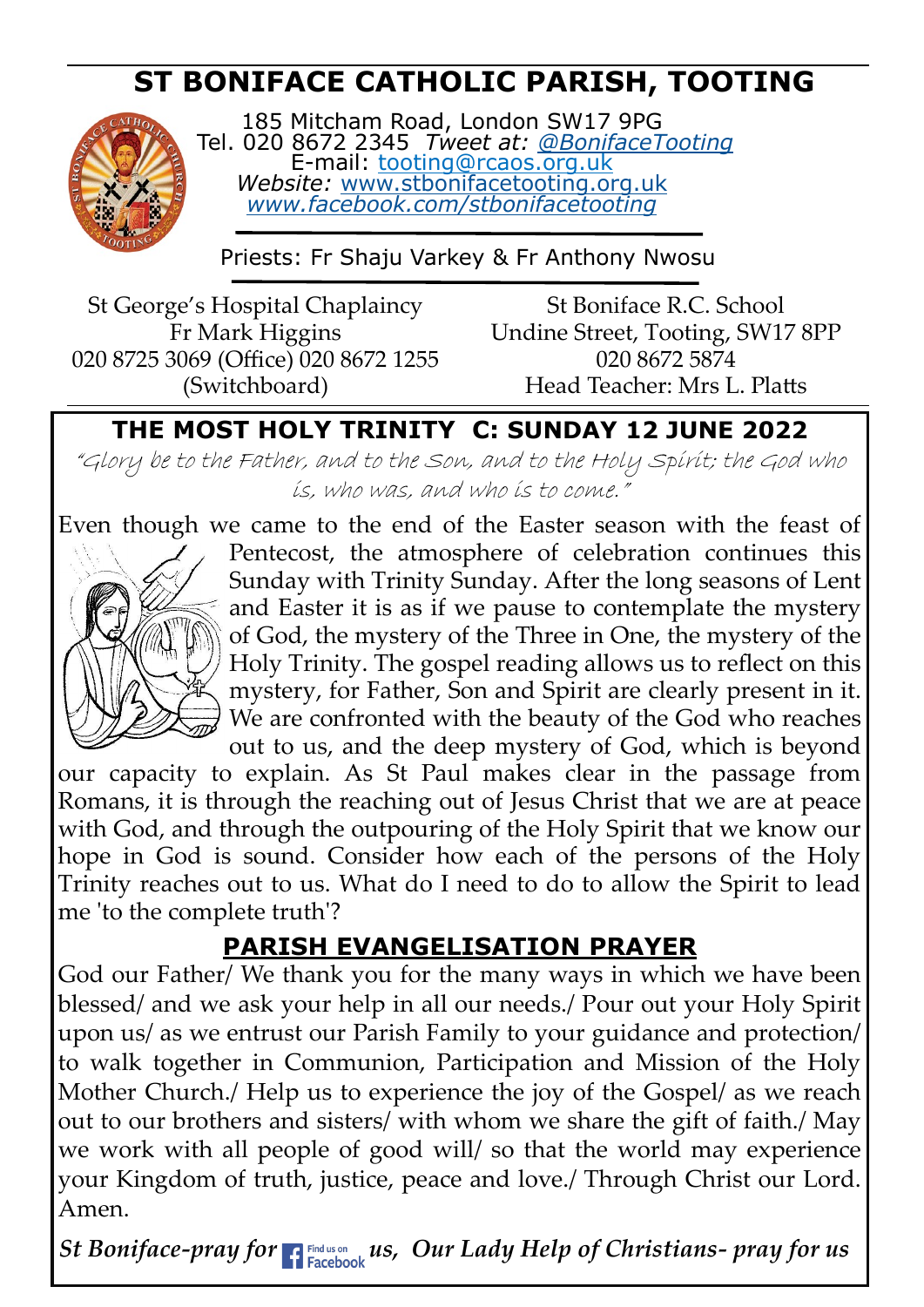### **ENTRANCE ANTIPHON**

Blest be God the Father, and the Only Begotten Son of God, and also the Holy Spirit, for he has shown us his merciful love.

#### **THE GLORIA**

**Glory to God in the highest, and on earth peace to people of good will. We praise you, we bless you, we adore you, we glorify you, we give you thanks for your great glory, Lord God, heavenly King, O God, almighty Father. Lord Jesus Christ, Only Begotten Son, Lord God, Lamb of God, Son of the Father, you take away the sins of the world, have mercy on us; you take away the sins of the world, receive our prayer; you are seated at the right hand of the Father, have mercy on us. For you alone are the Holy One, you alone are the Lord, you alone are the Most High, Jesus Christ, with the Holy Spirit, in the glory of God the Father. Amen** 

#### **LITURGY OF THE WORD**

#### **FIRST READING Proverbs 8:22-31**

#### **A reading from the book of Proverbs**

The Wisdom of God cries aloud: The Lord created me when his purpose first unfolded, before the oldest of his works. From everlasting I was firmly set, from the beginning, before earth came into being. The deep was not, when I was born, there were no springs to gush with water. Before the mountains were settled, before the hills, I came to birth; before he made the earth, the countryside, or the first grains of the world's dust. When he fixed the heavens firm, I was there, when he drew a ring on the surface of the deep, when he thickened the clouds above, when he fixed fast the springs of the deep, when he assigned the sea its boundaries – and the waters will not invade the shore – when he laid down the foundations of the earth, I was by his side, a master craftsman, delighting him day after day, ever at play in his presence, at play everywhere in his world, delighting to be with the sons of men.

*The word of the Lord. R. Thanks be to God*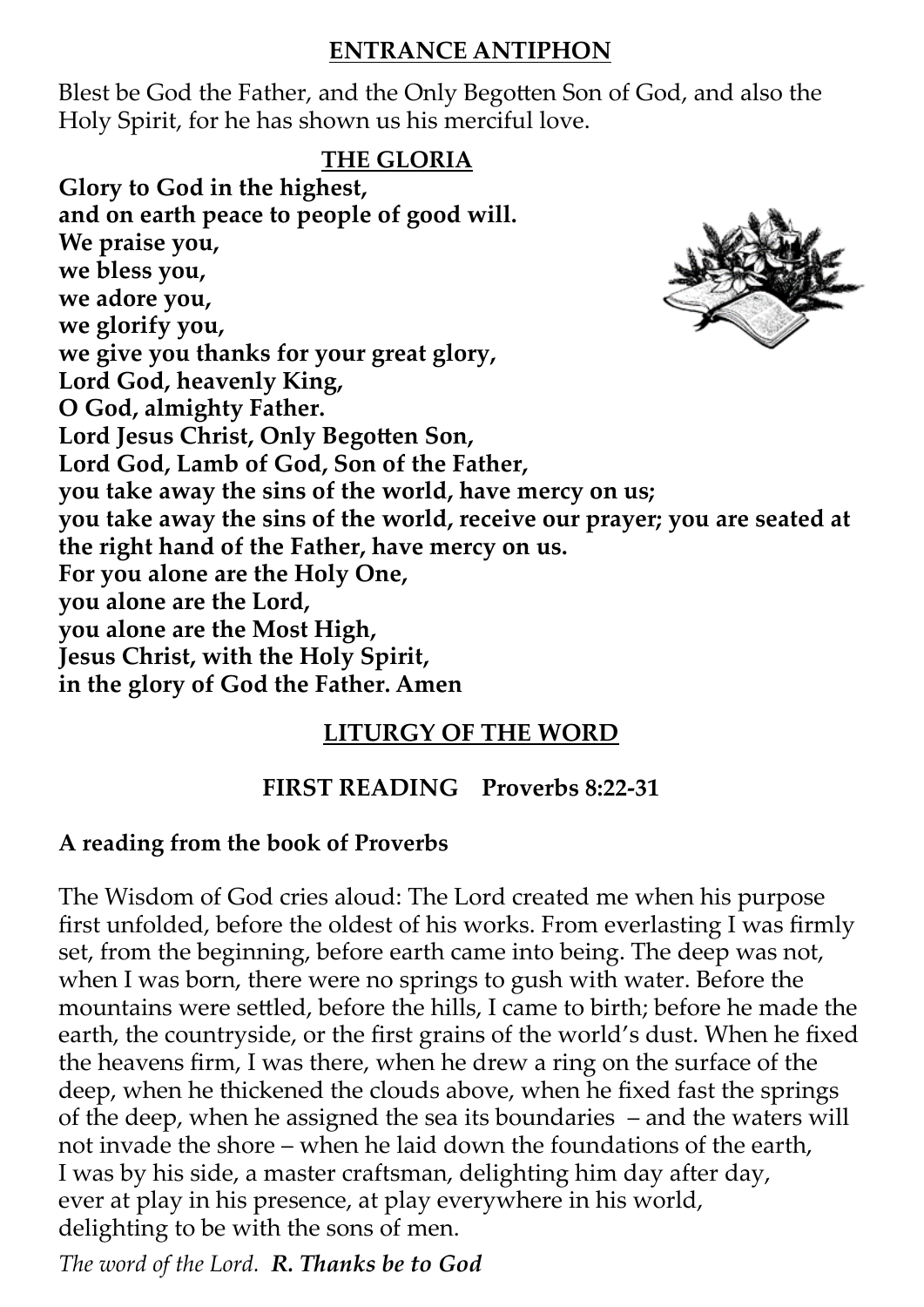### **RESPONSORIAL PSALM 8:4-9**

## *R. How great is your name, O Lord our God, through all the earth*

When I see the heavens, the work of your hands, the moon and the stars which you arranged, what is man that you should keep him in mind, mortal man that you care for him? *R*

Yet you have made him little less than a god; with glory and honour you crowned him, gave him power over the works of your hand, put all things under his feet. *R*

All of them, sheep and cattle, yes, even the savage beasts, birds of the air, and fish that make their way through the waters. *R*

## **SECOND READING Romans 5:1-5**

## *A reading from the letter of St Paul to the Romans*

Through our Lord Jesus Christ, by faith we are judged righteous and at peace with God, since it is by faith and through Jesus that we have entered this state of grace in which we can boast about looking forward to God's glory. But that is not all we can boast about; we can boast about our sufferings. These sufferings bring patience, as we know, and patience brings perseverance, and perseverance brings hope, and this hope is not deceptive, because the love of God has been poured into our hearts by the Holy Spirit which has been given us.

The word of the Lord. *R. Thanks be to God* 

## **GOSPEL ACCLAMATION**

*Alleluia, alleluia! Glory be to the Father, and to the Son, and to the Holy Spirit; the God who is, who was, and who is to come. Alleluia!*

#### *GOSPEL John 16:12-15 A reading from the Holy Gospel according to John*

Jesus said to his disciples: 'I still have many things to say to you but they would be too much for you now. But when the Spirit of truth comes he will lead you to the complete truth, since he will not be speaking as from himself but will say only what he has learnt; and he will tell you of the things to come. He will glorify me, since all he tells you will be taken from what is mine. Everything the Father has is mine; that is why I said: All he tells you will be taken from what is mine.'

*The Gospel of the Lord. R. Praise to you, Lord Jesus Christ*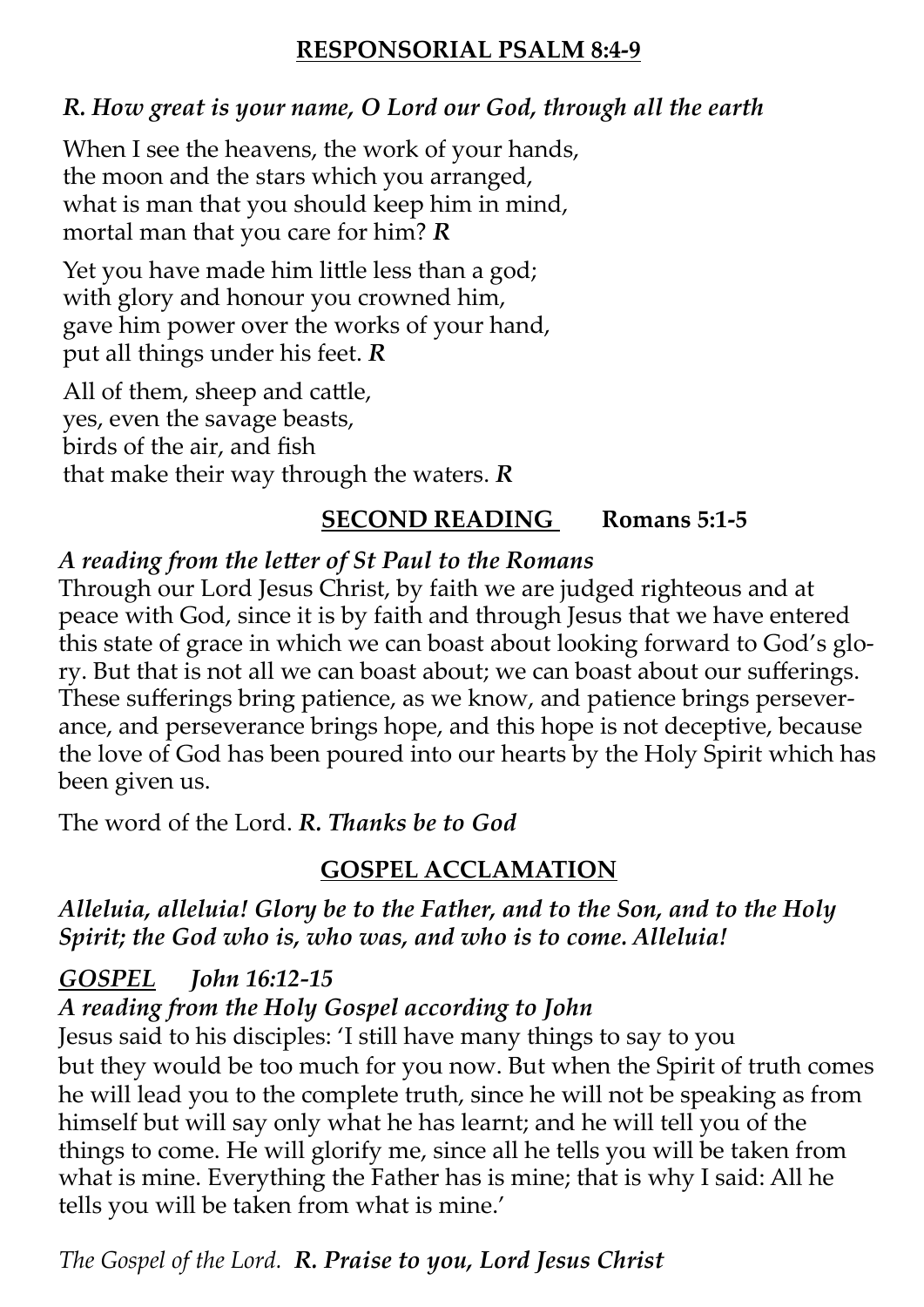## **THE NICENE CREED**

**I believe in one God, the Father almighty, maker of heaven and earth, of all things visible and invisible.**

**I believe in one Lord Jesus Christ, the Only Begotten Son of God, born of the Father before all ages. God from God, Light from Light, true God from true God, begotten, not made, con-**



**substantial with the Father; Through him all things were made.
For us men and for our salvation he came down from heaven, and by the Holy Spirit (all bow)** *was incarnate of the Virgin Mary, and became man.*

**For our sake he was crucified under Pontius Pilate, he suffered death and was buried, and rose again on the third day in accordance with the Scriptures. He ascended into heaven and is seated at the right hand of the Father. He will come again in glory to judge the living and the dead and his kingdom will have no end.**

**I believe in the Holy Spirit, the Lord, the giver of life, who proceeds from the Father and the Son, who with the Father and the Son is adored and glorified, who has spoken through the prophets.**

**I believe in one, holy, catholic, and apostolic Church. I confess one baptism for the forgiveness of sins and I look forward to the resurrection of the dead and the life of the world to come. Amen.**

## **THE LITURGY OF THE EUCHARIST**

**THE MYSTERY OF FAITH:** *Save us, Saviour of the world, for by your Cross and Resurrection you have set us free.* 

## **COMMUNION ANTIPHON***:*

*Since you are children of God, God has sent into your hearts the Spirit of his Son, the Spirit who cries out: Abba, Father.*

## **PARISH INFORMATION, FAITH NEWS & MISSION**



**CELEBRATION OF MARRIAGES:** We will have a special **Mass on this Sunday 12th of June 12:00 to celebrate Marriages.** You will have an opportunity to renew your Marriage Vows during the Mass. You are most welcome to invite your family and friends to this special occasion. **SPECIAL WEDDING AN-**



**NIVERSARIES**: We will have a special celebration to mark your special anniversary of those who are celebrating their 1st, 10th, 25th, 40th, 50th or 60th plus Wedding Anniversary.

## **THE SOLEMNITY OF THE MOST SCARED HEART**: Is

on Friday 24th June. In preparation for the celebrations, the Parish will have a 9-day novena starting on Wednesday 16th June> The novena will be prayed after both the morning and evening Masses.

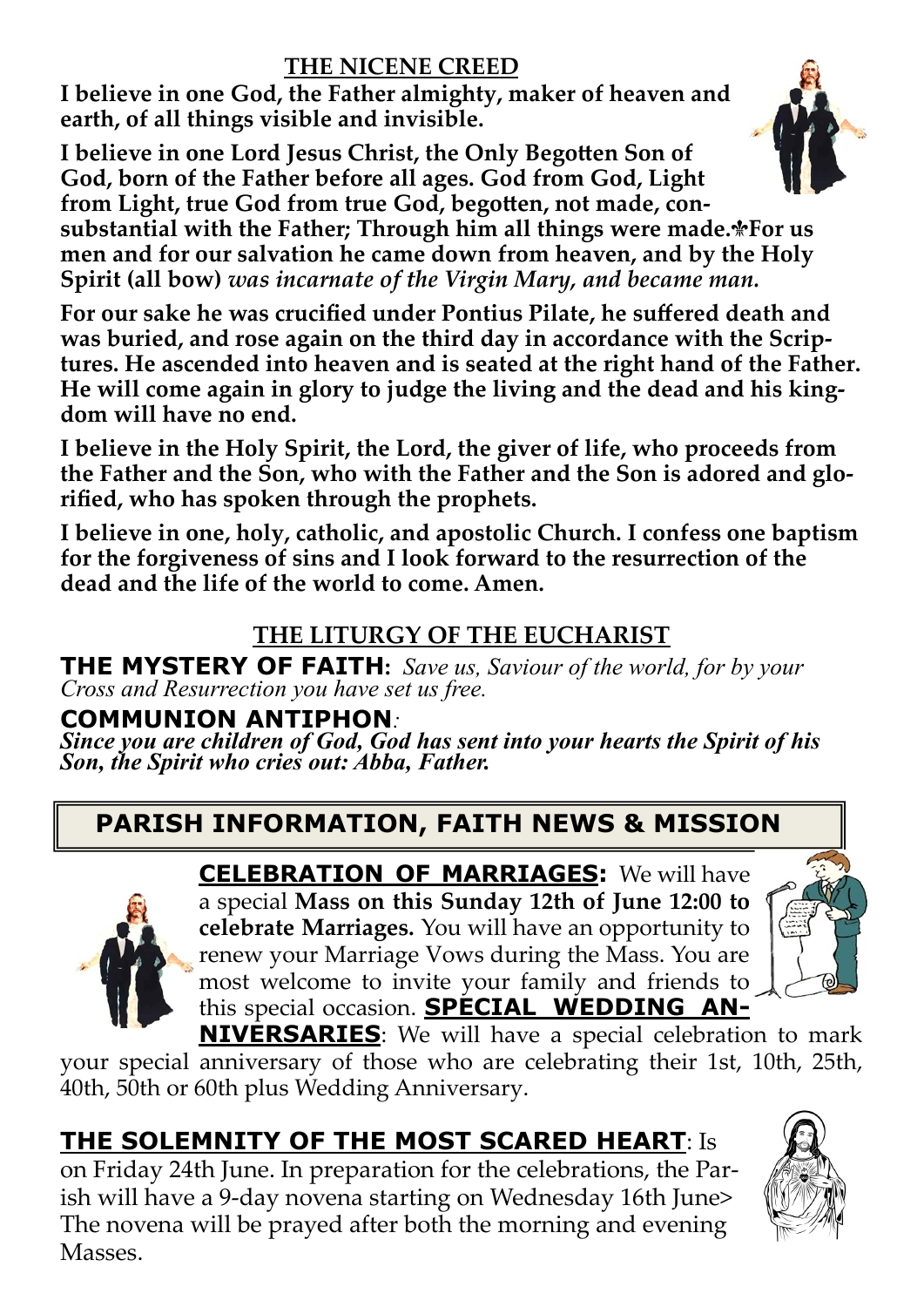**FIRST HOLY COMMUNION MASSES:** We keep all the children in our prayers who will receive their First Communion next *Saturday 18th June at 10:45am and 12:45pm Masses. Continue to pray for their parents and the catechists.* 

**"LIFE OF CHRIST" AT WINTERSHALL:** The Parish is organising a coach trip to Wintershall, Bramley, Surrey to watch **"Life of Christ"** *on Saturday 25th June 10am to 3.30pm.* A few more seats are available. If anyone wishes to join the trip, please give your name; a sheet can be found in the Porch. Cost adult £35. child 3-18: £12. Family of 2 adults and 2 children £60 plus coach fare £50. Please contact the Parish Office.

**POLISH MASS:** The Parish is going to start Mass in the Polish language **on the fourth Sunday of the month at 4pm– from Sunday 26th June.** 

**MASS FOR THE KERALA COMMUNITY: Is on the third Sunday of the month at 4pm- starting from Next Sunday 19th June.** 

**GIFT AID SCHEME NEW BOX OF ENVELOPES**: Please collect your new Gift Aid Envelopes from the Porch. *We appeal to parishioners who are taxpayers to join the Gift Aid Scheme, if they have not done so already. This will enable the Parish to reclaim a tax rebate amounting to 25% of their donations from the income tax they have already paid on their income.* The **Parish received a tax rebate of about £24,000** from HM Revenue & Customs for the financial year 2021/22. *Standing order forms will be available for completion by existing and new members who wish to do so. Please speak to Fr Shaju if you can join the scheme. Many thanks.*

**PARISH EVANGELISATION PROGRAMME:** Thank you very much for your tremendous support for our Parish Evangelisation Programme*. Sick, Housebound, Hospital chaplaincy will make their presentation this weekend (11/12 June), -Maintenance and Health & Safety on 18/19 June and Communication on 25/26 June.*

**YOUTH PROGRAMMES: Cake sale on Sunday 10th July** and a B**aking Session on Saturday 9th at 3pm.** Cooking Skills on **Tuesday 16th August** at 4pm. Practical *self*-*defence classes* for age group 13-16 years on **Saturday 17th September 10am—11am & 24th September 10am-11am.** 

**THANKSGIVING PILGRIMAGE: We shall have a pilgrimage (Shrines of France) to :** Sanctuaries of St. Jean-Marie Vianney (Cure of Ars), St. Margaret Mary Alacoque, St. Claude la Colombiere, St. Bernadette Soubirous, St. Amadour, sanctuary of Black Virgin of Rocamadour and Lourdes. 7 Days ( 25 September– 1st October 2022). *For booking, please contact the parish office or follow the link www.anamcaratravel.com/sof-22/ or fill in a booking form, available from the Porch or Parish Office.*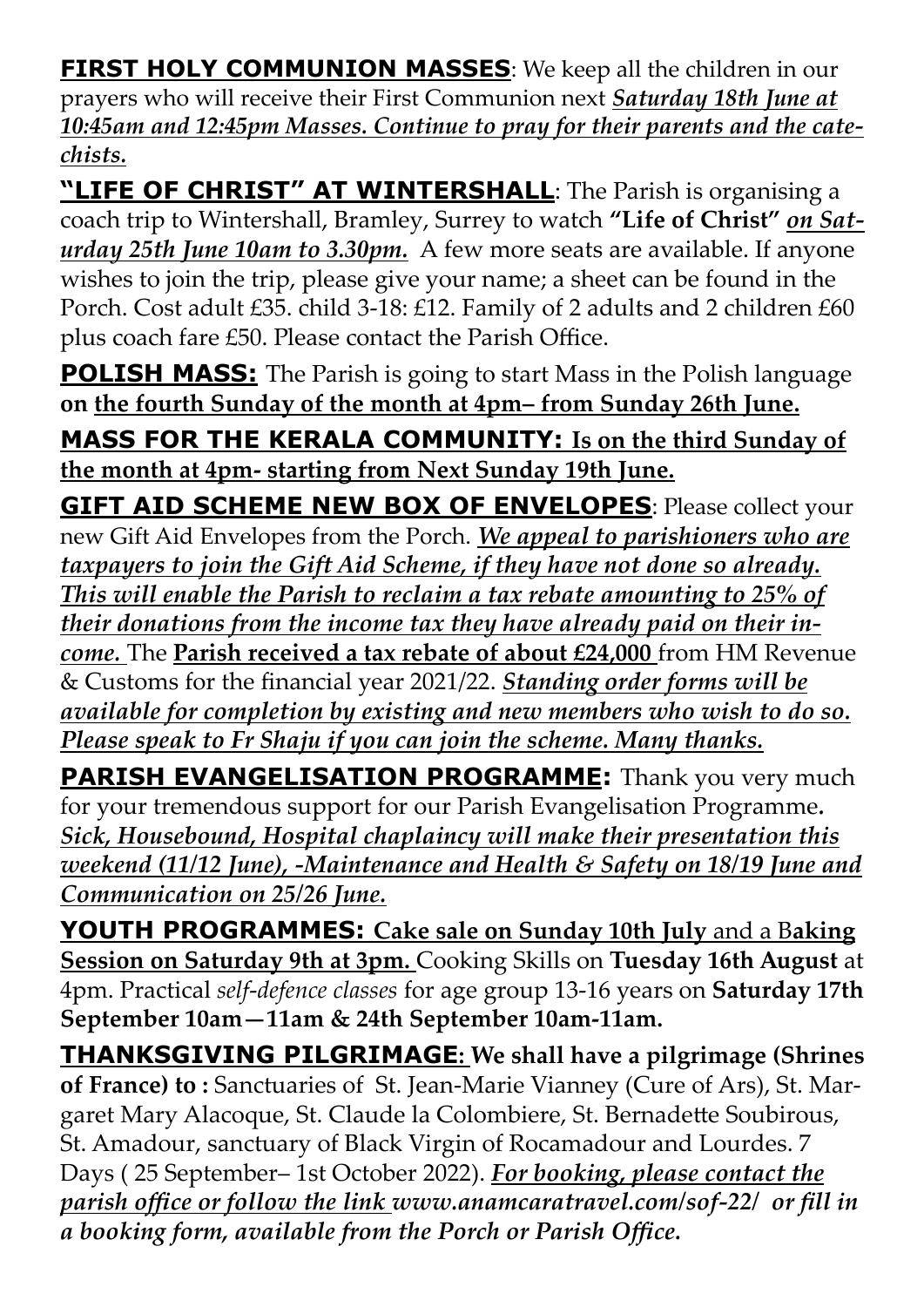**SENIORS' DAY:** On **Sunday 3rd July with a special Mass at 12:00** followed by **a dinner & entertainment in the hall**.

**THE SOCIAL GROUP**: Will meet on *Wednesday 22nd June at 7.15pm* in the Café to plan the Seniors Day Meal. All the social group members and any volunteers are requested to join the meeting.

**ST ANTHONY FEAST DAY:** Is this Monday, 13 June. The feast day Mass will be celebrated and the Novena prayed both in the morning and evening.

**PARISH COUNCIL & EVANGELISATION GROUP:** *Will meet on this Monday 13th June at 7.15pm in the Café.*

**SVP ANNUAL MASS:** Will be on **Sunday 25th September at 3pm** here at St Boniface.

**THE SPIRITUAL FORMATION GROUP:** Thanks to all who joined us for the May month faith-sharing session. The **next one is on Monday 20th June at 7.15pm in the Café.** You are all most welcome.

**ST BONIFACE INTELLECTUAL FORMATION GROUP:** Is organising a talk on **"Church Teaching on Right to Life" on Wednesday 15th June.** Guest speakers: *Madeline Page and Peter Williams from Anscombe Bioethics and Right to Life.*

**DIOCESAN DAY FOR CATECHISTS**: All catechists are invited to the annual Diocesan Day for Catechists on **Saturday 25 June at Amigo Hall, SE1**. For more details, please see the notice board.

**TEA/COFFEE AFTER SUNDAY MASSES:** Please join us for a cup of tea/ coffee after the Sunday morning masses. It is an opportunity to meet other members of the parish family.

## **FOR YOUR DIARY**

**FIRST HOLY COMMUNION***: Rehearsals 17th June in the Church.*  **YOUTH CHOIR PRACTICE:** *Saturdays at 4pm. The Youth Choir will sing at 9am Mass on every other Sunday.* **SUNDAY CATECHISM FOR CHILDREN**: A*t 10:30am Mass.*  **BIBLE STUDY CLASSES**: *Thursdays at 7.15pm in the Café.*  **CONFESSIONS:** *Saturdays 10.30am-11.30am & 5.45pm-6.15pm* **50PLUS CLUB:** *Mondays from 12:30-2.30pm in the Café. All are welcome***. PADRE PIO GROUP:** *1st and 4th Monday of the month after evening Mass.*  **ROSARY GROUP**: *Wednesdays after evening Mass.* **LEGION OF MARY:** *Thursdays every week after evening Mass.* **CHARISMATIC PRAYER GROUP**: *Tuesdays after 6.30pm mass* **LIVE STREAMING OF MASS:** 9.30am on Mon–Sat and Sun at 12:00.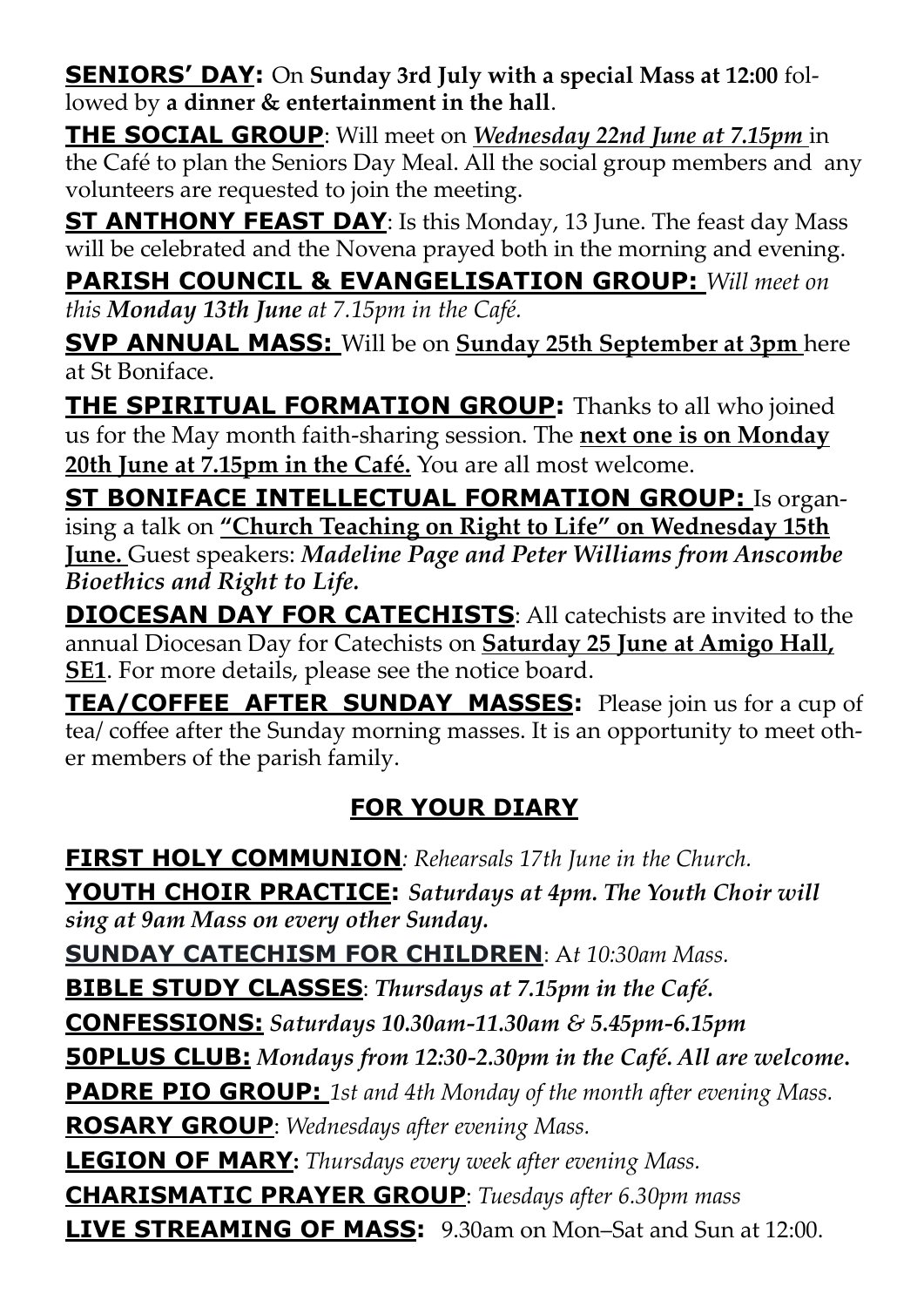**TO BAPTISE A BABY:** Please discuss with a priest during Parish Open House which is every Friday 4pm—6pm in the Parish Office.

**NEXT BAPTISM PREPARATION COURSE:** Is on Monday *27th June at 7.15pm in the Presbytery.*

**NEED TO SEE A PRIEST:** If you need to see a priest to sign a school supplementary form, discuss about a baptism or wedding or a private matter, please come to **the Parish Open House on FRIDAYS**. No appointment needed.

**HOSPITAL VISITS:** If you or a family member are admitted to St George's Hospital and would like to see a priest, please contact Fr Mark Higgins, the hospital chaplain on 020 8725 3069. In an emergency, please ask the ward staff to contact the Catholic priest on call.

*For all those who are celebrating their birthday this week the Parish wishes you a Happy Birthday. We join you to give thanks to God for the wonderful gift of life to you & fyou a special gift to us. The Parish also wishes every blessing to all the couples who are celebrating their wedding anniversary this week.*

#### **PARISH PRAYER LIST**

Please remember in your prayers all those on our parish prayer list. **The Sick:** John McGrath, Pat Nolan, Norah Bolger, Anne Scanlon, Fortunata D'Souza, Nigel Searle, Fernando, Michael Andrade, Anastatsia Ogbonna, Tony Hardy, Esther Daley, Norman Mendonca, Irene Mendonca, Nino Abel, Albert Folvi, Marciana Tangcay, Geoff Blwyddin , Christina Grogan, Matilda Addison, Elizabeth Bosley, Frances Brady, Maureen Connelly, Paric Burke, Eli Lee Roberts, Daniel Bird, Shireen Doyle, Mark Sharkey, Tess Hill, Sheena Tighe , Carmel Sammons, Margaret Wood, Peter Hardy, Barbara Kelly. Mella Washington, Colleen Bowen, Lorraine, Herman Mendonca, Mario Iyacootee , Benito Fiorelli, Ann Schembri & Brenda Kavanagh. **Anniversaries:** James Maurice, Kathleen Syms, Esther Surrey, Mary Yates, Attilio Montalto, Ricky Simmons, Michael Duffy, Tony O'Grady, Anna Gomes, Maureen Flood, Frances Lambert, James Breslin, Thomas Flood, Patricia Calliste, Antonio Carenvale & Anthony Harrup.

**May they rest in peace – Amen.**

|                 | 11th & 12th June                                       | 18th & 19th June                  |
|-----------------|--------------------------------------------------------|-----------------------------------|
|                 | LITURGICAL READERS (please collect a copy of the Rota) |                                   |
| Sat 18.30       | <b>Matchel Bibat</b>                                   | <b>Jim Russell</b>                |
|                 | <b>Ethna Power</b>                                     | Agnela Cabral                     |
| 09.00           | Reno Manoharadas                                       | <b>Aaron Andrews-MariaThomas</b>  |
|                 | Asshakila Manoharadas                                  | <b>Adrian Andrews-MariaThomas</b> |
| 10.30           | Rebekka Prabakaran                                     | <b>Lola Lawrence</b>              |
|                 |                                                        |                                   |
| 12.00           | <b>Matthewson Matthews</b>                             | <b>Callum Fernandes</b>           |
|                 | Deuwayne Ikpoh                                         | Finnuala Lynch                    |
| 13:15           | <b>Pam Fernandes</b>                                   | Luiza Lobo                        |
|                 | <b>Callum Fernandes</b>                                | <b>Michael Lobo</b>               |
| 18:30           | <b>Sally Canizo</b>                                    | Ivon Kandiah                      |
|                 | <b>Bernadette Rose</b>                                 | Raphael Oapa                      |
| <b>Cleaning</b> | Wk3 13th June @ 10am                                   | Wk4 20th June @ 7pm               |
| Rota:           |                                                        |                                   |